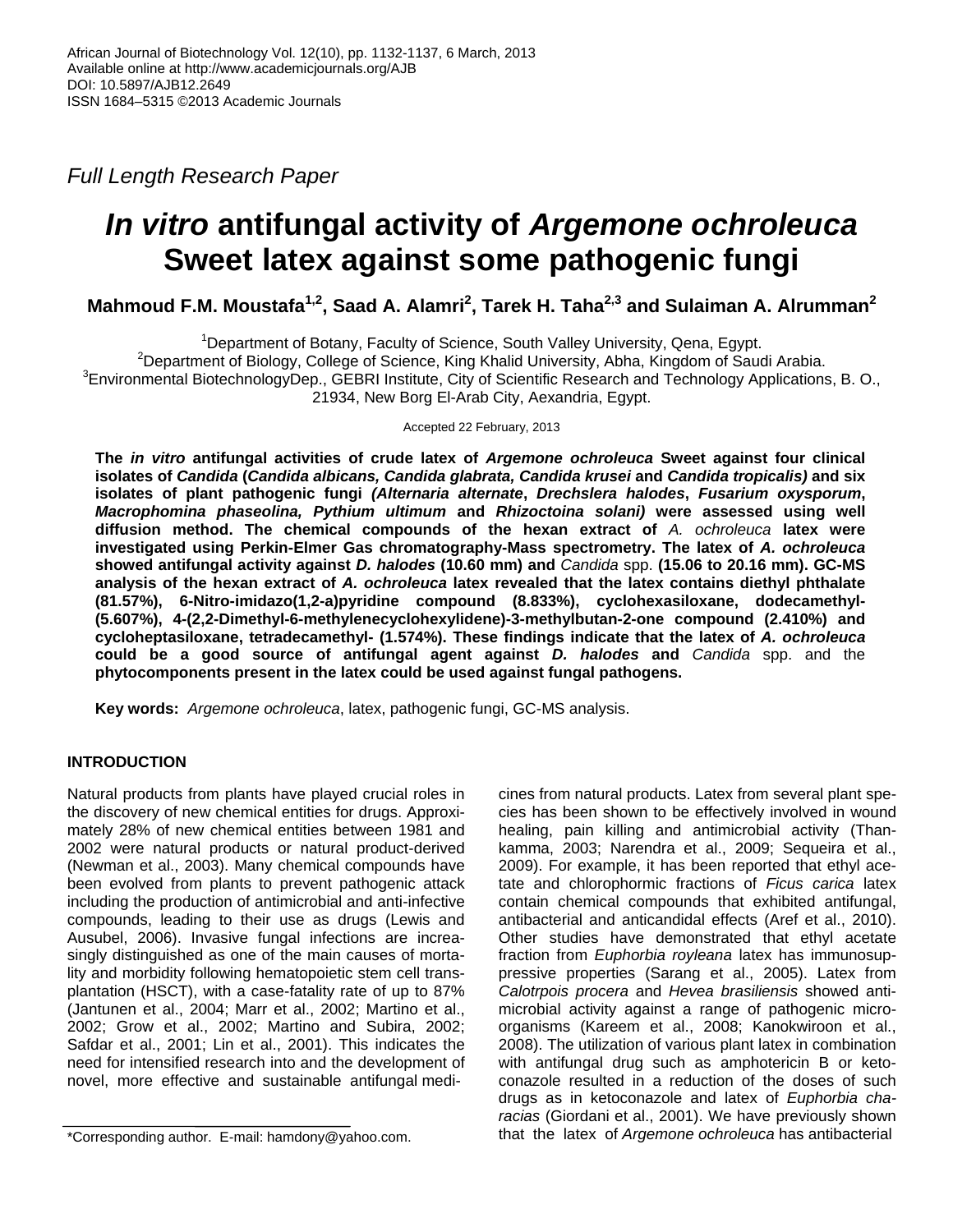activities against some human pathogenic bacteria [\(Alamri and](http://www.ncbi.nlm.nih.gov/pubmed?term=%22Alamri%20SA%22%5BAuthor%5D) [Moustafa, 2010\)](http://www.ncbi.nlm.nih.gov/pubmed?term=%22Moustafa%20MF%22%5BAuthor%5D). This prompted us to investigate its antifungal potential against a range of plant and human pathogenic fungi. In addition, since there is a direct relation between plant phytocomponents and antimicrobial activity (Pereira et al., 2006, 2007; Proestos et al., 2005; Puupponen-Pimiä et al., 2001; Shan et al., 2007; Sousa et al., 2006; Zhu et al., 2004), this also led us to investigate some of these compounds in *A. ochroleuca* latex, which may act as a good alternative to antibiotics. The objectives of this study were to demonstrate the antifungal activity of latex of *A. ochroleuca* against some pathogenic fungi and to determine some of its chemical compounds using GC-MS analysis.

### **MATERIALS AND METHODS**

Latex samples were collected from numerous shoot system of *A. ochroleuca* Sweet that grows as a weed in Abha city, Aseer Region, Saudi Arabia. Fresh latex was collected from healthy plants by making small incisions near the youngest leaves, allowing the latex to flow off into a sterile tube which was then stored at 4°C until used.

#### **Microbial strains**

Crude of *A. ochroleuca* was tested for antifungal activity against a taxonomically diverse group of pathogenic fungi including, four strains of clinical isolates of *Candida* (*Candida albicans, Candida glabrata, Candida krusei* and *Candida tropicalis)* and six strains of plant isolates *(Alternaria alternate*, *Drechslera halodes*, *Fusarium oxysporum*, *Macrophomina phaseolina, Pythium ultimum* and *Rhizoctoina solani).*

#### **Determination of antifungal activity**

The antifungal activities of the crude latex of *A. ochroleuca* were determined using the well diffused method as previously described (Rubio et al., 2003; Ghalem and Mohamed, 2009). Briefly, approximately 10 ml of Sabouraud dextrose agar was poured into sterilized Petri dishes and the plates were left overnight at room temperature to check for sterility. Each fungal spore suspension was prepared in 2 ml of sterilized distilled water and 100 μL of spore suspension was poured and uniformly spread on the sterile agar. An agar well of 5 mm diameter in the centre of each plate was prepared with the help of a sterilized stainless steel cork borer and then each well was loaded with 100 μL of crude latex of *A. ochroleuca.* Negative controls were inoculated with dimethyl sulfoxide (DMSO), and Fluconazole (30 μg/disc) was used as a positive control. The plates were incubated at 35°C for 48 h for the *Candida* spp. and at 30°C for 4 days for the other tested fungi. The antifungal activity was assessed on the basis of the diameter of the zone of inhibition, which was measured at the cross-angles of each well. The experiments were repeated three times.

#### **Statistical analysis**

Data were analyzed using SPSS version 10, for windows software. Statistical analysis was undertaken by one-way analysis of variance (ANOVA) tests by using post hoc test LSD (Least Significant Difference test) to calculate individual mean significant difference, standard deviation and 95% confidence interval for mean to the obtained data. *P*-value <0.05 were considered statistically significant

#### **GC-MS analysis**

The GC – MS analysis was carried out using a Clarus 500 Perkin – elmer (Auto system XL) Gas Chromatograph equipped and coupled to a mass detector Turbo mass gold – Perkin Elmer Turbomass 5.1 spectrometer with an Elite – 1 (100% Dimethyl poly siloxane) and TR-V1 column (30 m x 0.32 mm x 1.8 um) was used. Helium gas (99.999%) was used as a carrier gas at a constant flow rate of 6 mL/min with an injection volume of 2 μL (a split ratio of 5:1) and injector temperature 200°C. The oven temperature was programmed to temperature of 35°C -4 min hold then 30°C/min to 90°C then 30°C/min to 110°C -No hold, then 45°C/min to 170°C hold for 1 min. Mass spectra were taken at 70 eV; a scan interval of 0.5 s and fragments from 40 to 550 Da (Ezhilan and Neelamegam, 2012). Interpretation of mass spectrum GC-MS was conducted using the database of National Institute Standard and Technology (NIST) having more than 62,000 patterns. The spectrum of the unknown component was compared with the spectrum of the known components stored in the NIST library.

# **RESULTS**

# **Antifungal activity of the crude latex**

The antifungal activities of the crude latex of *A. ochroleuca* against the ten pathogenic fungi are presented in Table 1 and Figure 1. It was found that the crude latex of *A. ochroleuca* exhibited a significant activity against all *Candida* spp., less activity against *D.* halodes, but there was no antifungal activity against *A. alternate*, *F. oxysporum*, *M. phaseolina, P. ultimum* and *R. solani.* The zones of inhibition exhibited by the crude latex of *A. ochroleuca* against *Candida* spp. ranged between 15.06 to 20.16 mm, while *D. halodes* had a zone of inhibition of 10.60 mm as shown in Table 1 and Figure 1. The negative control did not show any effect on fungal growth, while the positive control showed halo indicative of lack of fungal growth in all plates (Table 1).

# **Phytochemical constituents present in the crude latex of** *A. ochroleuca* **Sweet**

GC-MS chromatogram analysis of the hexan extract of *A. ochroleuca* latex (Figure 2) showed five peaks indicating the presence of five phytochemical constituents. Characterization and identification of the five phytochemical constituents by comparison the mass spectra of the constituents with the NIST library (Table 2 and Figure 2). Among the five compounds identified, diethyl phthalate was quantitatively the most dominant compound found (81.57%) followed by 6-Nitro-imidazo(1,2-a) pyridine compound (8.833%) and cyclohexasiloxane, dodecamethyl- (5.607%), while a small amount of 4-(2,2- Dimethyl-6-methylenecyclohexylidene)-3-methylbutan-2 one compound (2.410%) and cycloheptasiloxane, tetradecamethyl- (1.574%) could be detected in the hexan extract *A. ochroleuca* latex.

# **DISCUSSION**

In many developing countries, medicinal plants play im-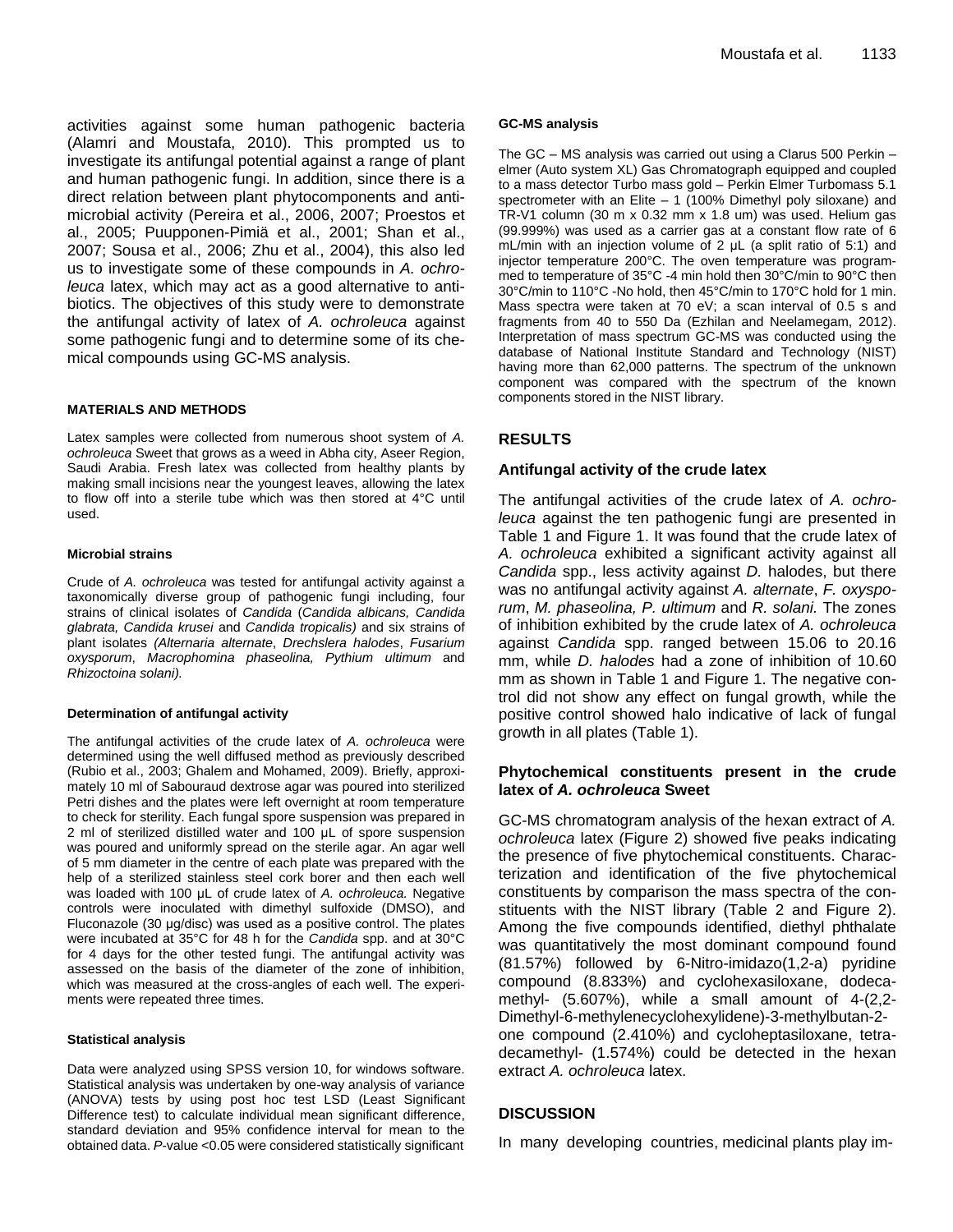|                         | Mean diameter of zone of inhibition (mm)                      |             |                                 |  |  |
|-------------------------|---------------------------------------------------------------|-------------|---------------------------------|--|--|
| Pathogenic fungi        | (95% Confidence Interval for Mean; Lower Bound- Upper Bound). |             |                                 |  |  |
|                         | <b>Crude Latex</b>                                            | <b>DMSO</b> | Fluconazole (30 µg/ disc)       |  |  |
| Candida albicans        | 15.36±0.472**(14.19 - 16.54)                                  | ΝI          | 32.43±0.81(30.41-34.45)         |  |  |
| Candida glabrata        | $15.06 \pm 0.808**$ (13.05 - 17.07)                           | ΝI          | $32.70 \pm 1.20(29.71 - 35.68)$ |  |  |
| Candida krusei          | $17.30\pm0.700**$ (15.56 - 19.03)                             | ΝI          | 33.73±0.90(31.47-35.98)         |  |  |
| Candida tropicalis      | $20.166 \pm 1.66$ <sup>**</sup> $(16.03 - 24.29)$             | ΝI          | $35.90 \pm 1.41(32.39 - 39.40)$ |  |  |
| Alternaria alternate    | ΝI                                                            | ΝI          | $33.36 \pm 0.75(31.50 - 35.23)$ |  |  |
| Drechslera halodes      | $10.60\pm5.80**(-03.81 - 25.01)$                              | ΝI          | 30.83±0.85(28.72-32.94)         |  |  |
| Fusarium oxysporum      | ΝI                                                            | ΝI          | 32.10±2.30(26.37-37.82)         |  |  |
| Macrophomina phaseolina | NI                                                            | ΝI          | $31.53 \pm 0.85(29.42 - 33.64)$ |  |  |
| Pythium ultimum         | ΝI                                                            | ΝI          | 32.86±0.72(31.06-34.66)         |  |  |
| Rhizoctoina solani      | ΝI                                                            | ΝI          | 34.60±1.60(30.60-38.59)         |  |  |

**Table 1.** *In vitro* antifungal activity of the *Argemone ochroleuca* latex.

NI = Not determined; DMSO, dimethyl sulfoxide = (negative control); Fluconazole = (positive control). Values are expressed as mean ± standard deviation (SD) from three experiments; \*\*Significant at LSD *P*-value <0.01.



**Figure 1.** Inhibition zone of *Drechslera halodes* caused by crude latex of *Argemone ochroleuca*.

**Table 2.** GC-MS analysis of hexan extract of the *Argemone ochroleuca* latex*.*

| Compound                                                        | Rt Min. | % Area | M.W.   | <b>Chemical Formula</b> |
|-----------------------------------------------------------------|---------|--------|--------|-------------------------|
| Cyclohexasiloxane, dodecamethyl-                                | 12.72   | 5.607  | 444.92 | $C_{12}H_{36}O_6Si_6$   |
| 6-Nitro-imidazo(1,2-a)pyridine                                  | 14.91   | 8.833  | 163.04 | $C_7H_5N_3O_2$          |
| Cycloheptasiloxane, tetradecamethyl-                            | 15.07   | 1.574  | 519.07 | $C_{14}H_{42}O_7Si_7$   |
| 4-(2,2-Dimethyl-6-methylenecyclohexylidene)-3-methylbutan-2-one | 15.55   | 2.410  | 206.32 | $C_{14}H_{22}O$         |
| Diethyl phthalate                                               | 16.66   | 81.57  | 222.23 | $C_{12}H_{14}O_4$       |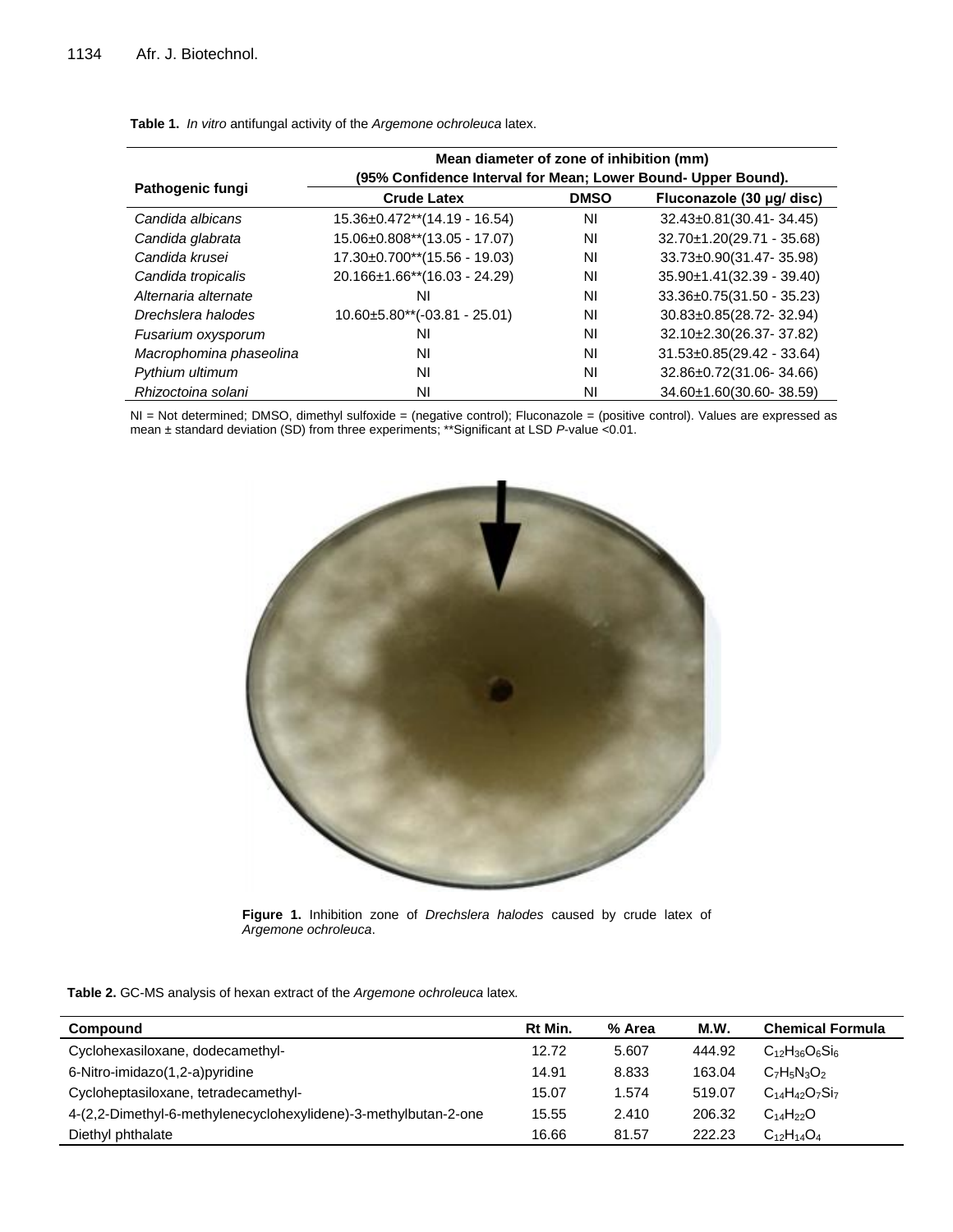

**Figure 2.** Mass spectrum and structure of phytocomponents identified by GC-MS in the hexan extracts of *Argemone ochroleuca* latex. 1, cyclohexasiloxane, dodecamethyl-; 2, 6-Nitro-imidazo(1,2-a)pyridine;3, cycloheptasiloxane, tetradecamethyl-; 4, 4-(2,2-Dimethyl-6-methylenecyclohexylidene)-3-methylbutan-2-one; 5, Diethyl phthalate.

portant roles in basic health needs, and may offer a novel source of antibacterial, antifungal and antiviral agents (Muñoz-Mingarro et al., 2003). In the present investigation, well diffusion assay revealed that the crude latex of *A. ochroleuca* has an antifungal activity against *Candida*  spp. and *D. halodes*. The results indicate that the latex has antifungal properties, which explain the use of many plant latexes in traditional medicine for the treatment of various diseases whose symptoms might involve microbial infections. Many researchers have demonstrated the importance of the ethnobotanical approach for the selection of plants in the discovery of new drugs (Lin et al., 2001; Thankamma, 2003; Narendra et al., 2009). In this regard, the latex of *A. ochroleuca* can be used to facilitate the development of novel antibiotics, which are urgently needed in the wake of multidrug resistance in *Candida*  spp. and *D. halodes* infections. As reported by De hoog et al. (2000), *Drechslera* is considered to be a potentially pathogenic species, causing many kinds of disease such as eye infections (Feghhi et al., 2010), allergic fungal sinusitis (AFS) (Rupa et al., 2002), and liver disease (Aslani et al., 2006). *Candida* spp. have been reported as potential human pathogens (Rainer et al., 2001), and being as the main agent for the incidence rate (63.9%) among the yeast isolates studied (Richter et al., 2005; Tatfeng et al., 2003). Furthermore, *Candida* was listed by the Center for Disease Control (CDC) as a main microorganism that are causing sexually transmitted infection (Prescott et al., 2008), such as vaginal candidiasis (Okungbowa et al., 2003), infection of the male glans penis (Prescott et al., 2008), and urinary tract infections (Tatfeng et al., 2003).

The evaluation of bioactive compounds in hexan extract of *A. ochroleuca* latex revealed the existence of the diethyl phthalate, 6-Nitro-imidazo(1,2-a)pyridine, cyclohexasiloxane, dodecamethyl-,4-(2,2-Dimethyl-6-methylenecyclohexylidene)-3-methylbutan-2-one and cycloheptasiloxane, tetradecamethyl compounds, suggesting that these chemicals compounds may have a potent antifungal properties. A recent research has indicated that many chemical compound, which present in rich amounts in several plants exhibited antioxidant, antifungal, antibacterial and anti-inflammatory properties (Shalini and Srivastava, 2009). All compounds identified in the latex of *A. ochroleuca* were reported to have antimicrobial activities. It was reported that imidazo[1,2-a]pyridine derivatives has a wide range of pharmaceutical, biological, and medicinal applications (Wisniewska et al., 2012; Hayakawa et al., 2007; Singhaus et al., 2010). Its derivatives have been found to possess antimicrobial (Al-Tel et al., 2011; Gueiffier et al., 1996; Gueiffier et al., 1998), antiulcer (Katsura et al., 1992), antitubercular (Moraski et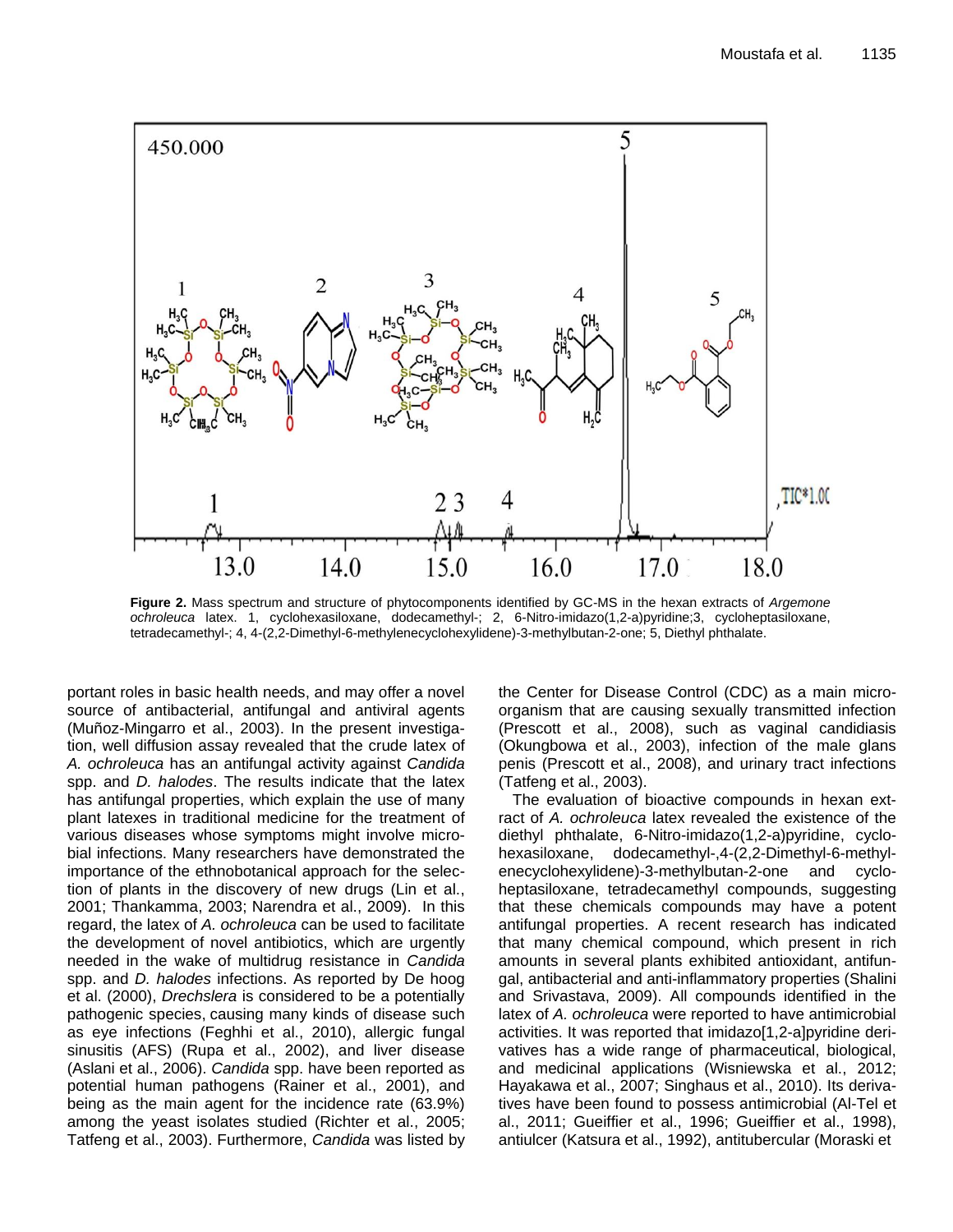al., 2012), anti-inflammatory (Flores et al., 2012), anticancer (Ducray et al., 2011), antiparasitic (Martínez et al., 2010) and antiprotozoa (Ismail et al., 2004) activities. Complexes derived from diethyl phthalate have antifungal activity against *Aspergillus niger*, *Aspergillus flavus*, *Trichoderma harizanum*, *Trichoderma viridae* and *Rhizoctonia solani* (Raman and Parameswari, 2007). The oil derived from *Pterocephalus canus* showed significant antimicrobial activity against *Staphylococcus saprophyticus* and *Escherichia coli* that have Dodecamethyl cyclohexasiloxane (Vahedi et al., 2011).

GC-MS analysis of volatile oils from *Bupleurum chinense* showed it contained 4-(2,2-Dimethyl-6-methylenecyclohexylidene)-3-methylbutan-2-one and the plant has been used in [Traditional Chinese Medicine](http://www.truestarhealth.com/Notes/2961002.html) for thousands of years (Bensky et al., 1993; Zekun and Haixia, 2012). Aqueous extracts from the leaves of *Casimiroa edulis* effectively control *in vitro* development of the postharvest fungi *Alternaria* spp., *Fusarium* spp., *Pestalotiopsis* spp. and *Rhizopus* spp (Bautista-Baños et al., 2000), and GC-MS analysis showed it contains cycloheptasiloxane tetradecamethyl (Barakat, 2011). Initial examination by light microscopic of the morphology of aerial hyphae and conidia of *D. halodes* growing at the edge of the zone of inhibition revealed that *A. ochroleuca* latex inhibited their growth (data not shown). These findings agree with previous studies that some phenolic compounds affect the growth, morphology and ultrastructure of the *Phytophthora megasperma* and *Cylindrocarpon destructans* (Baidez et al. 2006).

In conclusions, the results demonstrated that the *A. ochroleuca* latex possesses antifungal activities that could be a promising antibiotic source. Future research should focus on the more elucidation of the chemical constituents and their mechanism of action to facilitate efficient uses of important plant resources as antimicrobial drugs.

#### **REFERENCES**

- Alamri SA, [Moustafa MF](http://www.ncbi.nlm.nih.gov/pubmed?term=%22Moustafa%20MF%22%5BAuthor%5D) (2010). Antibacterial activity of the latex of *Argemone ochroleuca* Sweet. Saudi. Med. J. 31: 1207-10.
- Al-Tel TH, Al-Qawasmeh RA, Zaarour R (2011). Design, synthesis and *in vitro* antimicrobial evaluation of novel Imidazo[1,2-α]pyridine and imidazo[2,1-b][1,3]benzothiazole motifs. Eur. J. Med. Chem. 46: 1874-1881.
- Aref HL, Salah KB, Chaumont JP, Fekih A, Aouni M, Said K (2010). *In vitro* antimicrobial activity of four *Ficus carica* latex fractions against resistant human pathogens (antimicrobial activity of *Ficus carica*  latex). Pak. J. Pharm. Sci. 23: 53-58.
- Aslani MR, Pascoe I, Kowalski M, Michalewicz A, Retallick MAS, Colegate SM (2006). *In vitro* detection of hepatocytotoxic metabolites from *Drechslera biseptata*: A contributing factor to Acute Bovine Liver Disease? Aust. J. Exp. Agric. 46: 599-604.
- Baidez AG, Gómez P, Del Río JÁ, Ortunõ A (2006). Antifungal capacity of major phenolic compounds of *Olea europaea* L. against *Phytophthora megasperma* Drechsler and *Cylindrocarpon destructans* (Zinssm.) Scholten. Physio. Molecul. Plant. Patho. 69: 224-229.
- Barakat DA (2011). Insecticidal and Antifeedant Activities and Chemical Composition of *Casimiroa edulis* La Llave and Lex (Rutaceae) Leaf

Extract and its Fractions Against *Spodoptera littoralis* Larvae. Aust. J. Basic Appl. Sci., 5(9): 693-703.

- Bautista-Baños S, Hernández-López M, Barrera-Necha LL, Bermudes-Torres L (2000). Antifungal screening of plants of the state of Morelos, México against four fungal postharvest pathogens of fruits and vegetables. Rev. Mex. Fitopatol. 18:36-41.
- Bensky D, Gamble A, Kaptchuk T (1993). *Chinese Herbal Medicine Materia Medica*, rev ed. Seattle: Eastland Press, 49–50.
- De hoog GS, Guarru J, Gene J, Figueras MJ (2000). *Atlas Clinical fungi*. Centraalbureau voor Schimmel cultures, Mycopathologia, Utrecht, The Netherlands, pp. 159-160.
- Ducray R, Simpson I, Jung FH, et al. (2011). Discovery of novel imidazo[1,2-α]pyridines as inhibitors of the insulin-like growth factor-1 receptor tyrosine kinase. Bioorg. Med. Chem. Lett. 21: 4698-4701.
- Ezhilan BP, Neelamegam R (2012). GC-MS analysis of phytocomponents in the ethanol extract of *Polygonum chinense* L. Pharmacogn. Res. 4(1): 11–14.
- Feghhi M, Mahmoudabadi AZ, Roustaei H, Zadeh RA (2010). Conjunctival Mycoflora in Patients Presenting to Eye Ward of Imam Khomeini Hospital, Ahvaz. Pak. J. Med. Sci. 26: 935-937.
- Flores YKM, Aldrete MEC, Zamora HS, Basurto JC, Camargo MEM (2012). Docking simulations, synthesis, and anti-inflammatory activity evaluation of 2-(N-alkyl)amino-3-nitroimidazo[1,2-α]pyridines. Med. Chem. Res. 21: 775-782.
- Ghalem BR, Mohamed B (2009). Antimicrobial activity evaluation of the oleoresin oil of *Pistacia vera* L. Afri. J. Pharm. Pharma. 3: 092-096.
- Giordani R; Trebaux J; Masi M; Regli P (2001). Enhanced antifungal activity of ketoconazole by *Euphorbia characias* latex against *Candida albicans*. J. ethnopharm. 78: 1-5.
- Grow WB, Moreb JS, Roque D, et al. (2002). Late onset of invasive *Aspergillus* infection in bone marrow transplant patients at a university hospital. Bone Marrow Transpl. 29: 15-19.
- Gueiffier A, Mavel S, Lhassani M, et al. (1998). Synthesis of imidazo[1,2-α]pyridines as antiviral agents. J. Med. Chem. 41: 5108- 5112.
- Gueiffier A, Lhassani M, Elhakmaoui A, et al. (1996). Synthesis of acyclo-C-nucleosides in the imidazo[1,2-α]pyridine and pyrimidine series as antiviral agents. J. Med. Chem. 39: 2856-2859.
- Hayakawa M, Kaizawa H, Kawaguchi K, et al. (2007). Synthesis and biological evaluation of imidazo[1,2-α]pyridine derivatives as novel PI3 kinase p110α inhibitors. Bioorg. Med. Chem. 15: 403-412.
- Ismail MA, Brun R, Wenzler T, Tanious FA, Wilson WD, Boykin DW (2004). Novel dicationic imidazo[1,2-α]pyridines and 5,6,7,8 tetrahydro-imidazo[1, 2-α]pyridines as antiprotozoal agents. J. Med. Chem. 47: 3658-3664.
- Jantunen E, Nihtinen A, Volin L, [Juvonen E,](http://www.ncbi.nlm.nih.gov/pubmed?term=%22Juvonen%20E%22%5BAuthor%5D) [Parkkali T,](http://www.ncbi.nlm.nih.gov/pubmed?term=%22Parkkali%20T%22%5BAuthor%5D) [Ruutu T,](http://www.ncbi.nlm.nih.gov/pubmed?term=%22Ruutu%20T%22%5BAuthor%5D) et al. (2004) Candidaemia in allogeneic stem cell transplant recipients: low risk without fluconazole prophylaxis. Bone Marrow Transpl. 34: 891- 895.
- Jantunen E, Salonen J, Juvonen E, [Koivunen E,](http://www.ncbi.nlm.nih.gov/pubmed?term=%22Koivunen%20E%22%5BAuthor%5D) [Siitonen T,](http://www.ncbi.nlm.nih.gov/pubmed?term=%22Siitonen%20T%22%5BAuthor%5D) [Lehtinen T,](http://www.ncbi.nlm.nih.gov/pubmed?term=%22Lehtinen%20T%22%5BAuthor%5D) et al. (2004). Invasive fungal infections in autologous stemcell transplant recipients: a nation-wide study of 1188 transplanted patients. Eur. J. Haematol. 73: 174-178.
- Kanokwiroon K, Teanpaisan R, Wititsuwannakul D, Hooper AB, Wititsuwannakul R (2008). Antimicrobial activity of a protein purified from the latex of *Hevea brasiliensis* on oral microorganisms. Mycoses, 51: 301-307.
- Kareem SO; Akpan I, Ojo OP (2008). Antimicrobial Activities of *Calotropis procera* on Selected Pathogenic Microorganisms. Afr. J. Biomed. Res. 11:105-110.
- Katsura Y, Nishino S, Inoue Y, Tomoi M, Takasugi H (1992). Studies on antiulcar drugs. II. Synthesis and antiulcer activities of imidazo[1,2 α]pyridinyl-2-alkylaminobenzoxazoles and 5,6,7,8 tetrahydroimidazo[1,2-α]pyridinyl derivatives. Chem. Pharm. Bull. 40: 371-380.
- Lewis K, Ausubel FM (2006). Prospects for plant-derived antibacterials. Nat. Biotechnol. 24: 1504-1507.
- Lin SJ, Schranz J, Teutsch SM (2001). Aspergillosis case-fatality rate: systematic review of the literature. Clin. Infect. Dis. 32: 358-366.
- Martino R, Subira M (2002). Invasive fungal infections in hematology: new trends. Ann. Hematol. 81: 233-43.
- Marr KA, Carter R, Boeckh M, Martin P, Corey L (2002). Invasive